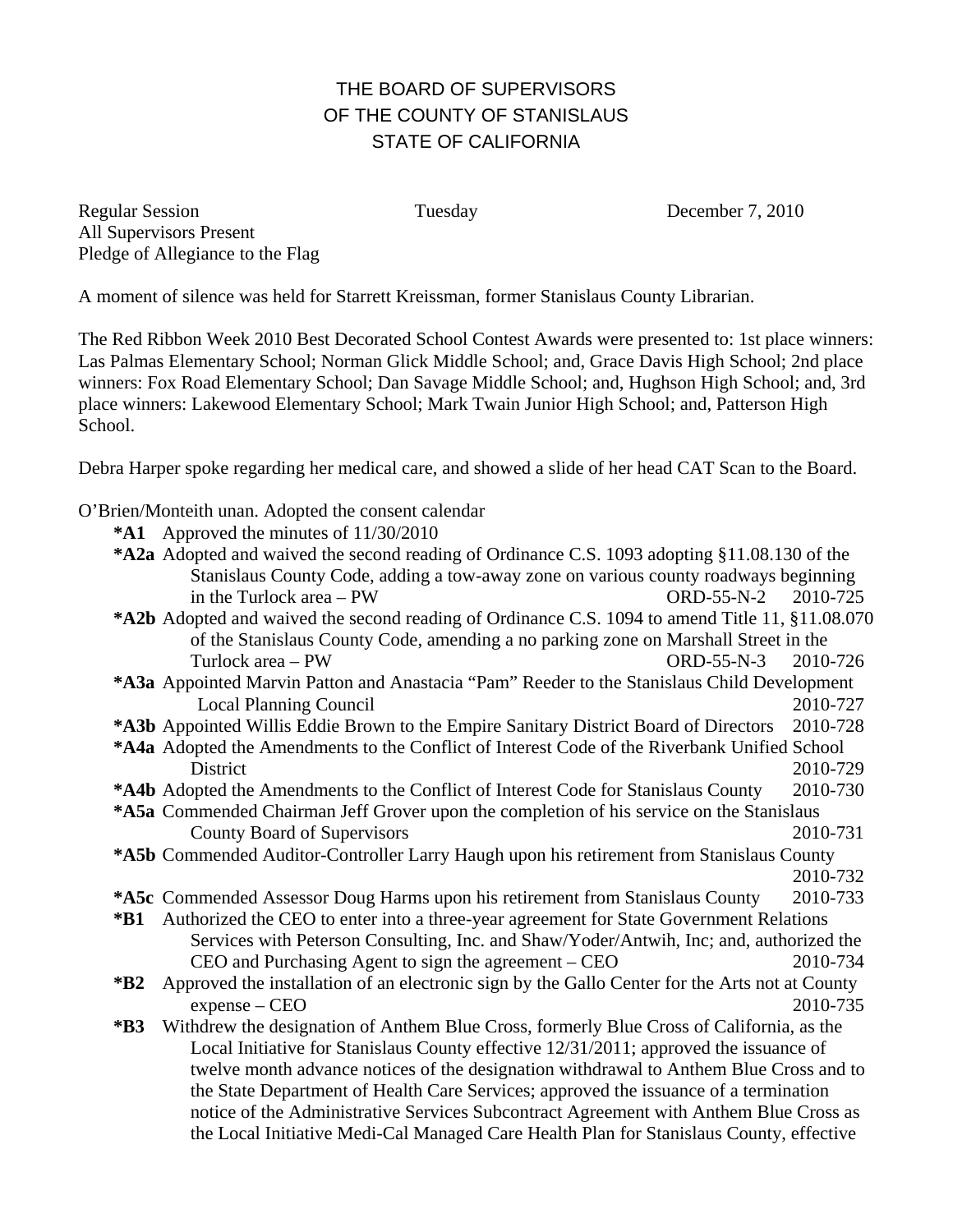12/31/2011; and, directed the CEO, or his designee, and the Managing Director of the Health Services Agency to prepare a designation recommendation to the Board of Supervisors based on the outcome of a Request for Proposals process, of a health plan to serve as the Local Initiative Medi-Cal Managed Care Health Plan for Stanislaus County effective on or about 01/01/2012 – HAS 2010-736

- **\*B4** Approved the closure of all Stanislaus County Libraries on various days in 2011 and 2012 – Library 2010-737
- **\*B5** Approved the increase of appropriations for the Department of Parks and Recreation FY 2010- 2011 budget by \$139,486 for surveying services at Del Puerto Canyon, Frank Raines Off-Highway Vehicle Park, funded by the State of California Off-Highway Motor Vehicle Recreation Local Assistance Grant Program and matching funds from the departmental Off-Highway Vehicle fund balance; and, directed the Auditor-Controller to make the necessary budget adjustments per the budget journal – Parks and Recreation 2010-738
- **\*B6** Approved MOU between the City of Modesto and Stanislaus County for the annexation of the Jennings Road Wastewater Treatment Plant Facility; and, authorized the CEO to sign the MOU between the City of Modesto and Stanislaus County for the Jennings Road Wastewater Treatment Plant Facility – PW 2010-739
- **\*D1** Set a public hearing for 12/21/2010, at 6:35 p.m. to consider Planning Commission's recommendation for approval of General Plan Amendment Application No. 2010-01 and Rezone Application No. 2010-01, El Rematito Marketplace, a request for a General Plan Amendment and a Rezone to Planned Development (P-D) to allow development of a new parking area (overflow) and driveway for 930 cars for the El Rematito Marketplace on property located at 3025 Crows Landing Road, in the Ceres area (APN: 056-055-003); and, authorized the Clerk of the Board to publish notice of hearing as required by law – Planning ORD-55-N-5 2010-740

DeMartini/Chiesa unan. **B7** In accordance with Employee Relations Ordinance 3.68.370 and Government Code §3505.4, implemented the provisions of the County's last, best, and final offer to the Sworn Deputy Sheriff's Bargaining Unit represented by the Stanislaus Sworn Deputies Association – CEO

2010-741

#### **Recessed at 10:40 a.m.**

#### **Reconvened at 10:48 a.m.**

Monteith/DeMartini (4-1)(O'Brien opposed) **B8** Approved Staff Recommendations Nos. 1 through 4; approved the RIF of 23 full-time positions and the deletion of two vacant funded positions in the Sheriff's Department budget as outlined in the Staffing Impacts section of the agenda item and detailed in Attachment A to be effective 01/29/2011; amended the Salary and Position Allocation Resolution to reflect the changes as outlined in the Staffing Impacts section of the agenda item and detailed in the item's Attachment A dated 12/07/2010 to be effective 01/29/2011; amended the Salary and Position Allocation Resolution to reflect the 27 reductions-in-force approved by the Board on 11/02/2010, outlined in the Staffing Impacts section of the agenda item and detailed in the item's Attachment B; and, approved a revision to the Sheriff's Department lobby hours currently open to the public from Monday through Friday 8:00 a.m. to 5:00 p.m. to Monday through Thursday 8:00 a.m. to 3:00 p.m. with emergency phone access available 24-hours a day to become effective 01/29/2011; and, **declined** to approve Staff Recommendation No. 5 – Sheriff 2010-742

**Corr 1** Referred to the Department of Public Works, a notice from the California Department of Transportation regarding the announcement of the availability of the Draft Mitigated Negative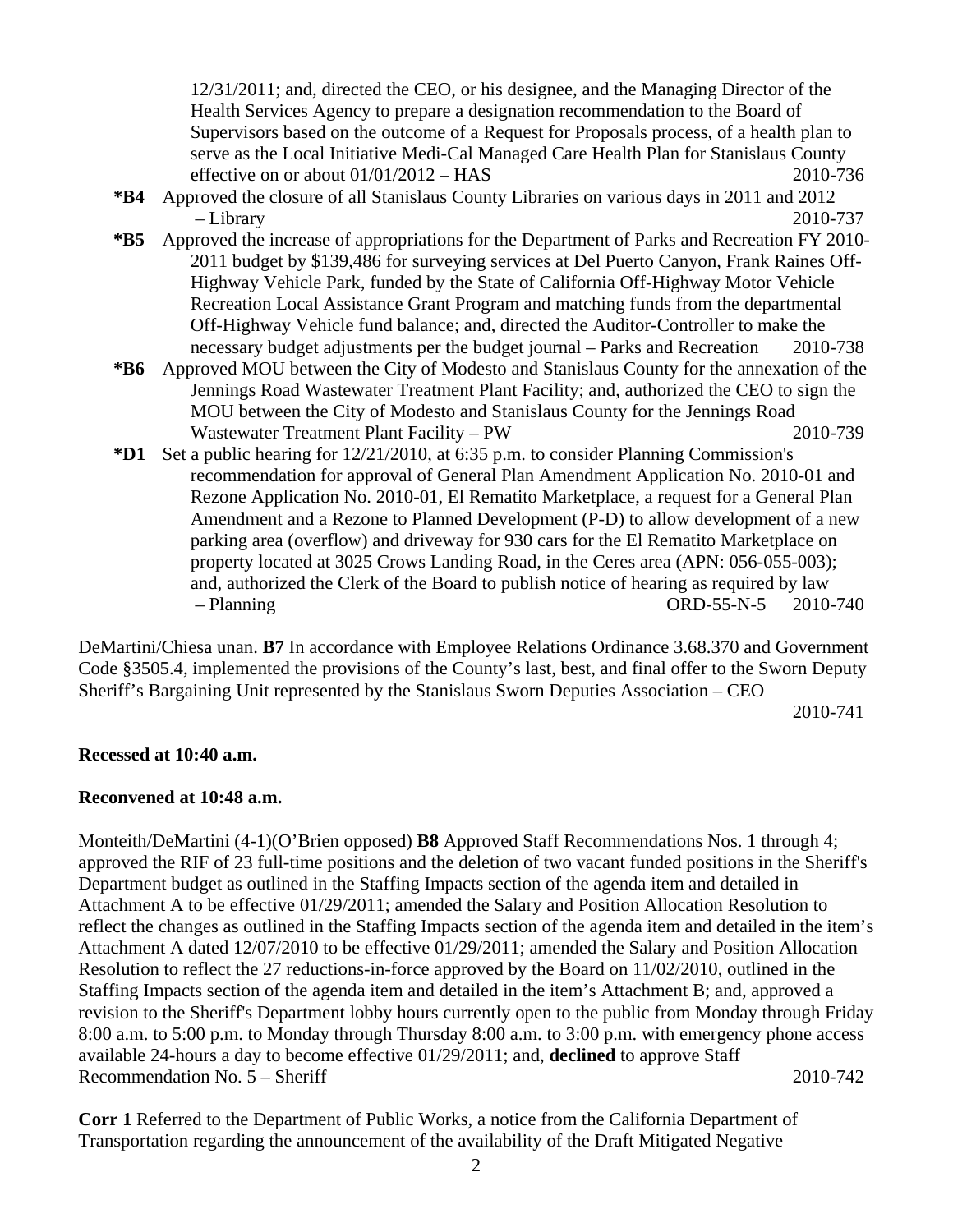Declaration/Initial Study/Environmental Assessment for the State Route 99/219 (Kiernan Ave.) Interchange and the public hearing that will be held on Monday, 12/06/2010.

**Corr 2** Referred to the Agricultural Commissioner and the Sealer of Weights and Measures, the Department of Planning and Community Development, the Department of Environmental Resources, and the Department of Public Works, a letter from the State Water Resources Control Board regarding a Petition for Temporary Transfer of water between the Department of Water Resources and the United States Bureau of Reclamation.

**Corr 3** Acknowledged receipt of claims and referred to the CEO-Risk Management Division the following claims: Jorge R. Serrano (amended copy); Birgit Fladager; Guy Ralph Perea Sr. (II); David Steven Hernandez; and, David Steven Hernandez.

Supervisor DeMartini reported that he recently went to the Property Tax Division and saw that the process for paying property taxes was going smooth. He reminded the public that property taxes are due Friday 12/10/10.

The CEO announced that the Dedication Ceremony for the new Thomas W. Mayfield Regional Animal Services Facility will be held on 12/15/2010, at 1:30 p.m., at 3647 Cornucopia Way, Modesto.

### **Recessed to sit as the Stanislaus County In-Home Supportive Services (IHSS) Public Authority at 11: 58 a.m.**

Chiesa/Monteith unan. Approved the consent calendar (Those items marked with an \*) **XI. \*II-A** Approved the minutes of 11/30/2010

Mary Burch read a speech that she had written years ago for her daughter that is disabled. She spoke regarding the need for IHSS caregivers, and voiced concerns regarding the Fraud Investigation Unit.

Astrid Zuniga spoke regarding the importance of the IHSS program. She provided photographs of a disabled child that relies on IHSS services.

Mike Loza spoke regarding a request to proclaim November as the Homecare Provider Appreciation Month. He also voiced concerns that the IHSS Public Authority is at the end of the Board's agenda.

Roxanne Chacas spoke regarding an article in the newspaper on 11/29/10 regarding institutions, and noted that they were closed by Ronald Reagan in the 1970s. She quoted President Obama's proclamation for the National Family Care-Givers Month. She also spoke regarding medical insurance for the IHSS providers.

Carol Lee Smith stated that she was cut off from IHSS benefits last year. She noted that she will be having surgery and is concerned about the care of her husband who has Alzheimer's disease.

Ricky Aquina asked what cuts have been made to the Board members' salary and retirement benefits.

Mary Burch noted that the IHSS provider wages were reduced in 1986/1987 by 18.5%, and asked if this 18.5% was ever given back to them.

## **Reconvened to sit as the Stanislaus County Board of Supervisors at 12:25 p.m.**